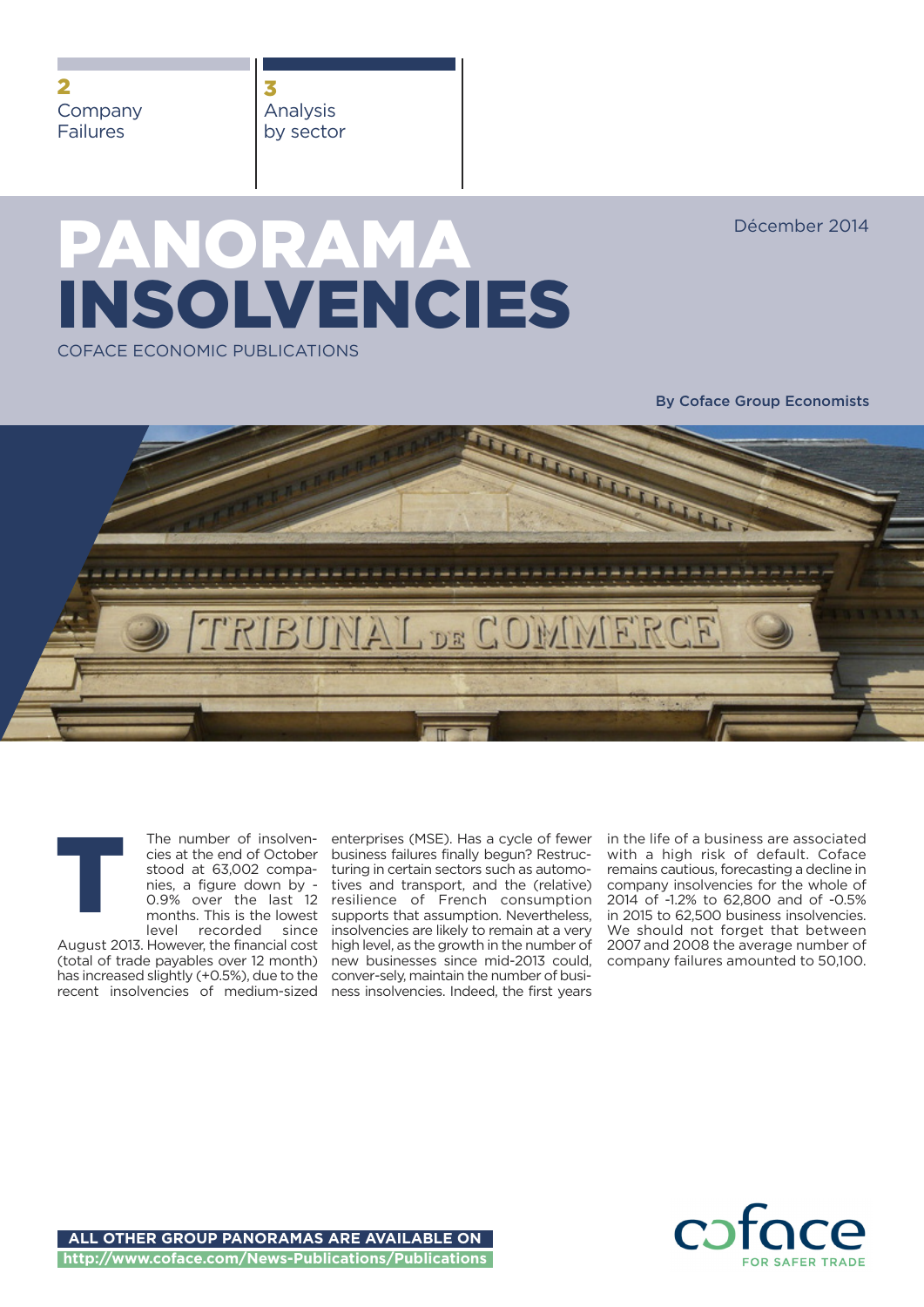**DECEMBER 2014**

# **INSOLVENCIES BAROMETER**

# BY OUR ECONOMISTS



**Khalid AIT-YAHIA** Economist



**Guillaume BAQUÉ** Economist

**« With a decrease in insolvencies by 0.9% activity has not collapsed »**



# **First year an year decline in insolvencies for 22 months**

In October, the number of insolvencies over one year fell by -0.9% to 63,002 *(chart n° 2 page 3)*, a level not observed since August 2013. This was the "best" month of October since 2011 with 6,052 insolvencies *(chart n°3 page 3)*. Furthermore, those business failures are affecting fewer employees. The average number of employees per failure now stands at 2.92, almost as low as in 2008 (2.90).

The economic context is probably in favour of a decrease in insolvencies: slight acceleration in private consumption (+0.6% in Q3 year on year) and in credit to non-financial businesses (annual rate of +0.8% at end October), and stabilisation in the volume of exports of goods and services (+2% in Q3 year on year). In other words, activity has not collapsed. The drop in the number of business start-ups until December 2012 to 242,497

#### **Chart n°1**

Changes in companies insolvencies (12 rolling month, 100 = Juanary 100)



(excluding "autoentrepreneur") may also have played a role in bringing down the number of insolvencies. A business' chance of survival is weakest after its first year of existence but then increases over time. In other words, a "peak" in business start-ups will trigger an increase in company failures with a time lag range between one and three years. Moreover, the financial crisis did not affect all activity sectors with the same vigour. Some sectors have carried restructuring plans and through mergers the number of weak companies has decreased. This is observed in the automotives sector, as in the automobile components sector whose turnover plummeted from €25 billion to €15 billion between 2007 and 2013 but which is finally expected to grow by 3 to 5% in France in 2014 (source: FIEV). But at the same time, the costs associated with insolvencies, i.e.total trade payables of the insolvent companies over 12 months, is up 0.5%.

# **New signs of weakness**

While micro-enterprises represent the majority of business failures (92,4%), followed by VSEs (4%) and SSEs (2.5%), the failures among MSEs and large enterprises increased slightly at the end of October at an annual rate of 5.9% while for all other categories of business the number fell. Since September 2014, 28 failing MSEs and large enterprises were among the largest 100 insolvencies for 2014, compared with 12 recorded for 2013. We must recall that October is traditionally the "most catastrophic" month of the year *(chart n°3 page 3)*. These "large" insolvencies include the legal insolvency of the *Union des coopérateurs d'alsace* (turnover of €493 million) and the Société d'exploitation RAPP (turnover of €362 million) which owns the Fly, Atlas and Crozatier brands.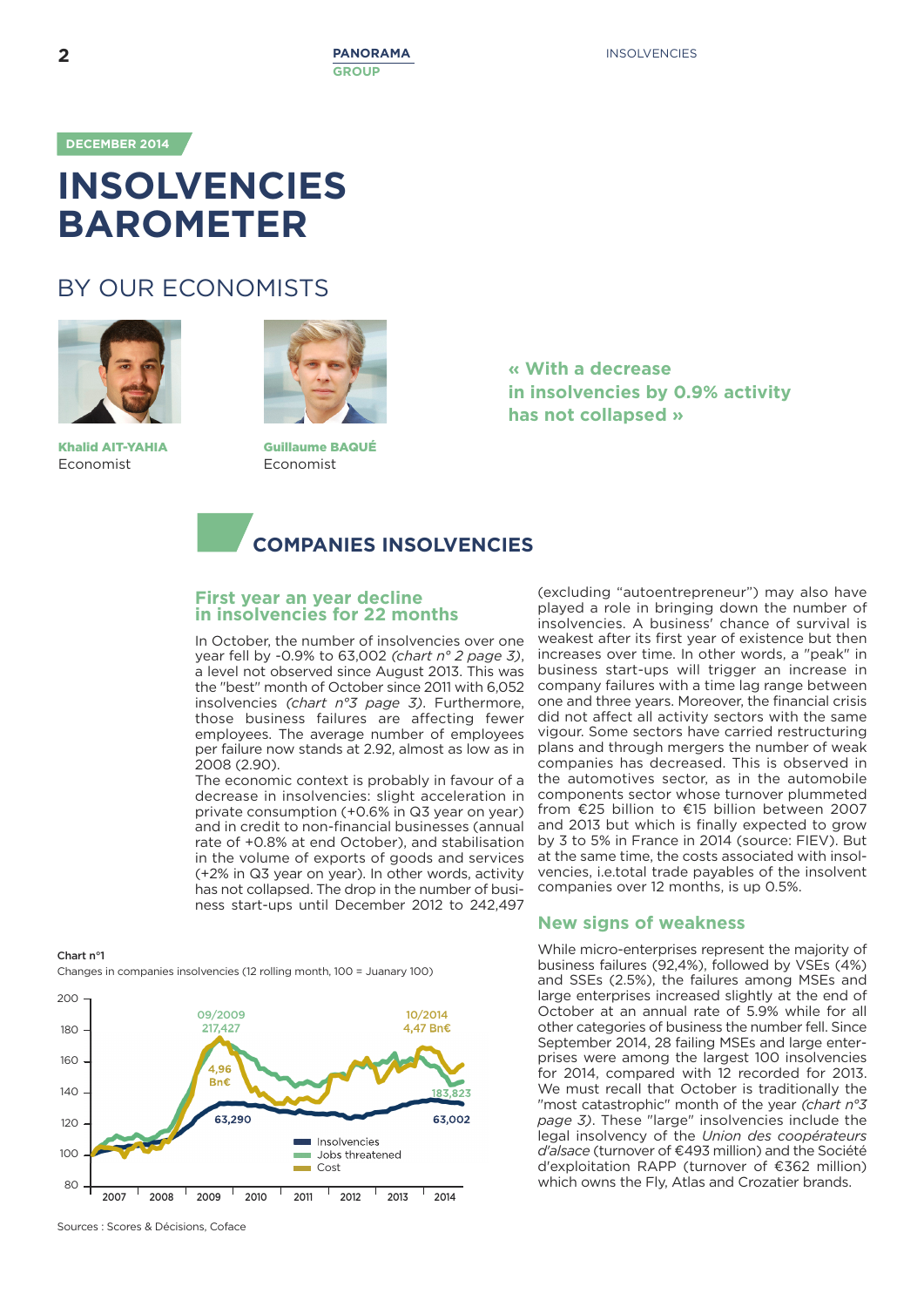

#### **Chart n°2**

Changes in companies insolvencies (year on year, 12 rolling month)



Sources : Scores & Décisions, Coface

#### **Chart n°3**

Number of companies insolvencies per month



The financial crisis affects the newest businesses as well as the oldest, which are on average bigger. Indeed, a context of dynamic economic growth can motivate rent-seeking behaviour some companies which does not foster innovation, business expansion or even a reduction in the concentration of the client portfolio, making them more vulnerable when a crisis occurs. Accordingly, since early 2009 the average age of insolvent companies has risen to 8 years and 7 months in October 2014 compared with a lowest level of 7 years at the end of 2008. This phenomenon requires special vigilance, all the more so as all sectors all sectors are concerned, with, in particular, "big" insolvencies in the metals sector.

# **Nuanced forecasts**

Our growth forecasts for the French economy in 2015 are better oriented at 0.8% and sustained by private consumption, compared with 0.4% in 2014. This is admittedly slow growth as average growth between 2002 and 2007 stood at 2.0%. Although limited, it will be favourable to the poursuit of the decline in insolvencies. Nevertheless annual business start-ups were up significantly (+9.8%) in October 2014, compared to their lowest point in December 2012, reaching 266,337 enterprises.

In 2014, Coface forecasts a slight drop in the number of insolvencies to 62,800 or -1.2% compared with 2013 (63,560). This assumption relies on a reasonable growth rate in Q4 (0.2% year on year), moderate expansion in credit to businesses and a more positive business climate with business surveys up since October (+3.4) to reach 94.3 in November 2014.

In 2015 we forecast a moderate decline in the number of insolvencies, down to 62,500 or -0.5% compared with 2014. Indeed, despite the slight expected acceleration in activity, we consider that the increase in the number of start-ups observed in the past two years will limit the positive impact of the macro-economic environment.



**ANALYSIS BY SECTOR 1**

Sources : Scores & Décisions, Coface